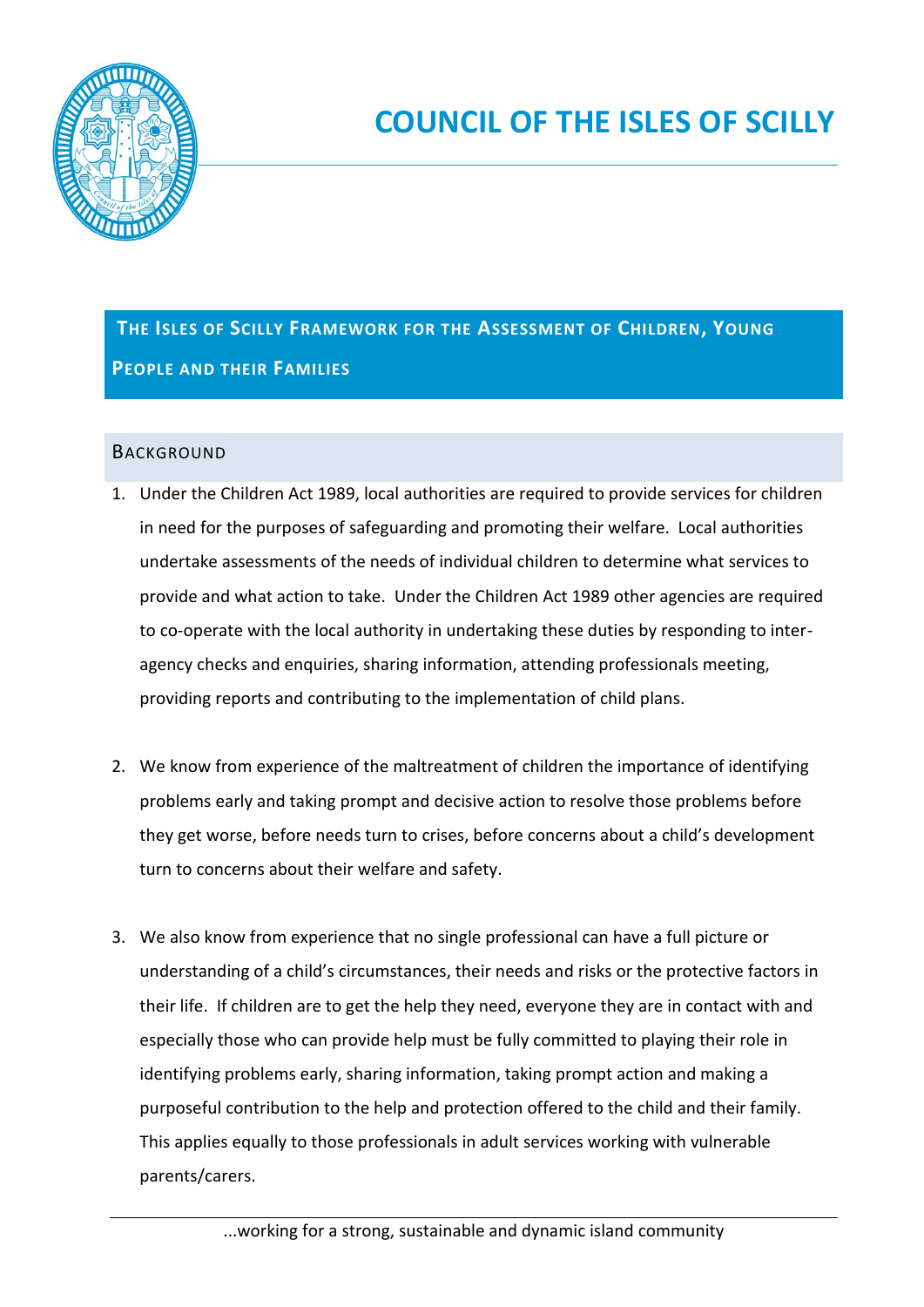4. It is this collaborative approach to multi-agency practice that has the best chance of providing children on the Isles of Scilly with effective help and protection. The Framework for the Assessment of Children, Young People and their Families should be read in conjunction with Working Together 2015 and the South West Child Protection Procedures.

## STANDARDS FOR WORKING TOGETHER

- 5. What we intend by working together under this local framework is improved outcomes for vulnerable children and especially those children at risk of harm. Effective working together depends on a shared understanding of respective roles and responsibilities, along with a shared sense of what good looks like:
	- 5.1 Members of the public know where to go to seek advice and help when they have concerns about a child or young person, from a trusted professional to Children's Social Care (CSC). They are confident that they will be listened to, they will be treated with respect, the information they provide will be dealt with sensitively and their concerns will be treated seriously.
	- 5.2 People providing advice and support to children or young people, their parents/carers via a voluntary organisation or community group understand their safeguarding duties and know how to seek advice and guidance when they have concerns about the welfare or safety of a child. They are confident about approaching Children's Social Care for advice when they feel out of their depth.
	- 5.3 A professional in contact with a child and/or their parents/carers can identify problems affecting a child's development and welfare early. They are prepared to undertake an assessment of the needs of the child and their family using the Common Assessment Framework (CAF) They share their concerns with the family, seek consent to share information and offer help. They are willing to take on the role of Lead Professional and/or key worker via a Team Around the Child (TAC) or Team Around the Family (TAF).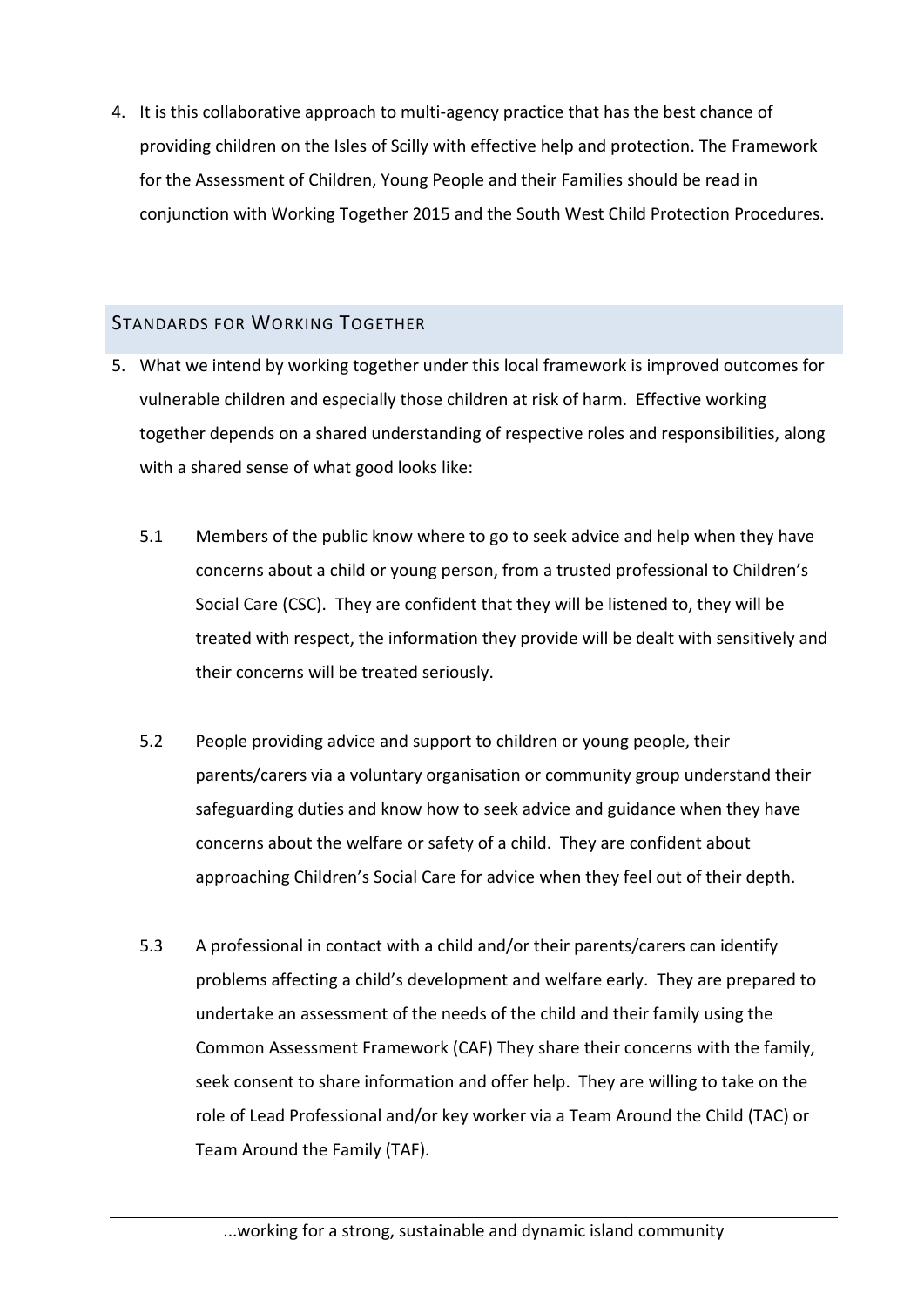- 5.4 Professionals in contact with a child and/or their parents/carers have a good understanding of how factors such as ethnicity, culture, language, religion and disability impact upon a child's development, welfare and safety.
- 5.5 Professionals in contact with a child and/or their parents/carers have a good understanding of how parental/carer mental health problems, alcohol and substance misuse and domestic abuse impacts upon the development, welfare and safety of children.
- 5.6 A professional in contact with a child and/or their parents/carers understands the Safeguarding Children Board (SCB) and where appropriate the Safeguarding Adults Board (SAB) inter-agency threshold/continuum of need guidance for intervention and the process for seeking advice from a designated/named professional within their agency. When their concerns about the welfare or safety of a child escalate, they feel able to seek advice and consultation from their designated professional or in their absence through Children's Social Care.
- 5.7 In applying the SCB inter-agency threshold/continuum of need guidance, professionals understand the particular needs of young carers, children with disabilities and young people at risk of or involved in offending. They know where to go for advice in these particular cases and the fact that their concerns may be best addressed by a specialist assessment or at least through a significant contribution from colleagues working in that area of practice and service delivery.
- 5.8 Everyone working with children, young people, parents and carers, including practitioners in adult services, has a good understanding of local Information Sharing Protocols and demonstrates a firm commitment to share information when they have concerns about the capacity of parents/carers to meet the needs of their children. There is a an unequivocal commitment to share information when there are concerns that a parenting gap is impacting or likely to impact on the welfare and safety of a child, especially when there is evidence of maltreatment through neglect or abuse.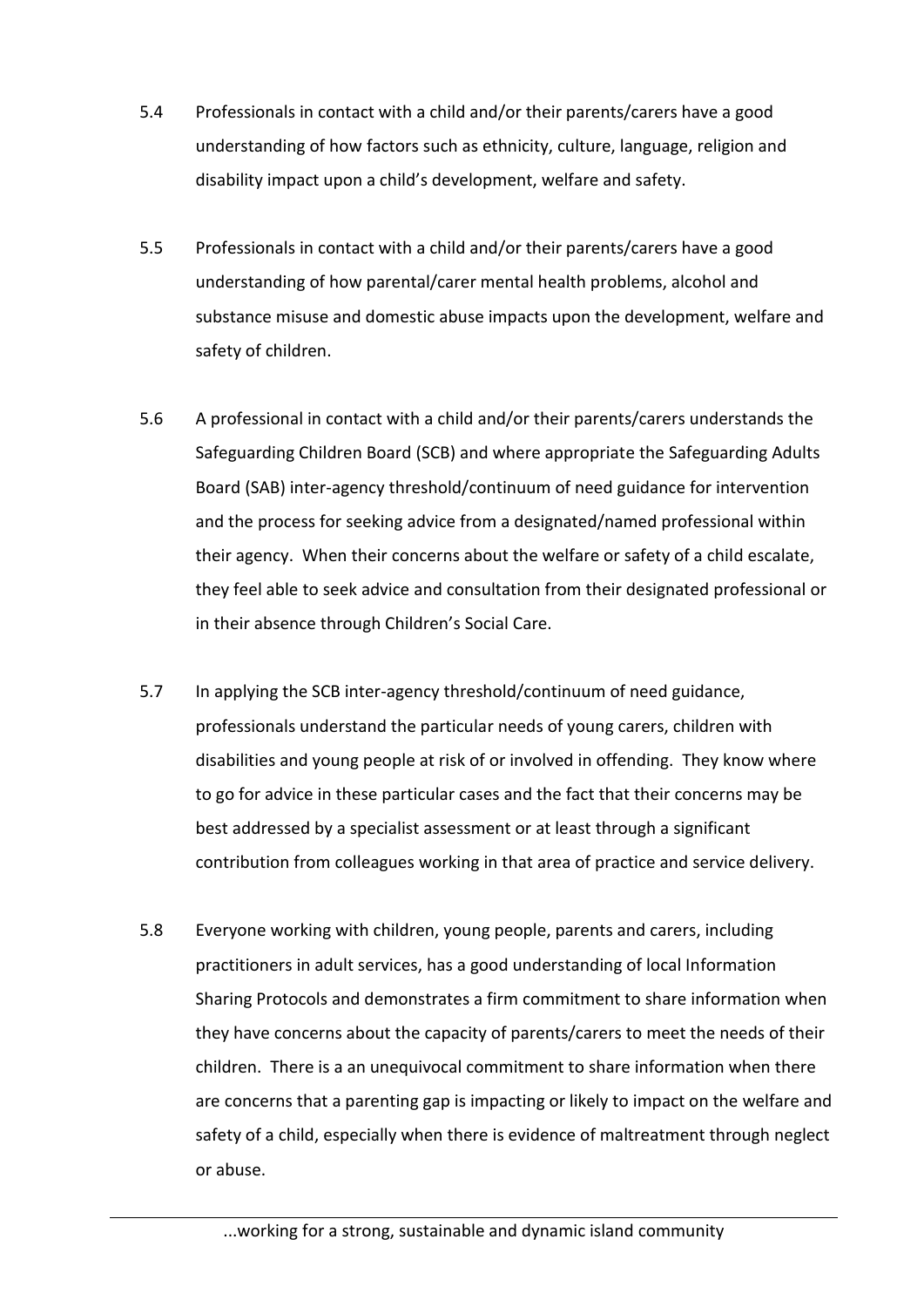- 5.9 All previous or ongoing assessments, including specialist assessments, are highlighted as part of the referral and taken into account when a further assessment is undertaken, such as a CAF, a Domestic Abuse Assessment (DASH), an Occupational Therapy or other child health assessment including an assessment of a child's emotional wellbeing or mental health needs, an assessment of special educational needs including a single Education, Health and Care Plan (EHCP) assessment.
- 5.10 There is a multi-disciplinary response to cases where a person in contact with the child and/or their parents/carers is so concerned about a child's welfare or safety that they have referred the case to Children's Social Care. The referral information they provide, using the SCB inter-agency referral form, meets the standards agreed by the Safeguarding Children's Board (SCB). It includes information about the child's developmental needs and the capacity of the parent/carer to meet these needs, spelling out the referrer's involvement, the nature of their concerns and clarity about the perceived harm or risk of harm. Professionals have a good understanding of Signs of Safety in understanding family needs, risks and strengths.
- 5.11 Children's Social Care responds to the person making contact within 24 hours. CSC staff undertake inter-agency checks that include access to previous assessments such as a CAF. Other agencies and professionals in contact with the child and/or their parents/carers understand the importance of responding promptly CSC requests for information. CSC staff search local authority records and develop an outline chronology as the basis of decision-making by the manager or social worker. The manager or social worker makes a decision about whether to progress a contact to a social care referral within 24 hours of receiving the contact. The person making contact is informed about the outcome and the rationale for this decision within 48 hours.
- 5.12 Referrals are assigned promptly for a decision about how to respond. All cases will be assigned to a member of staff in CSC and the response is proportionate to the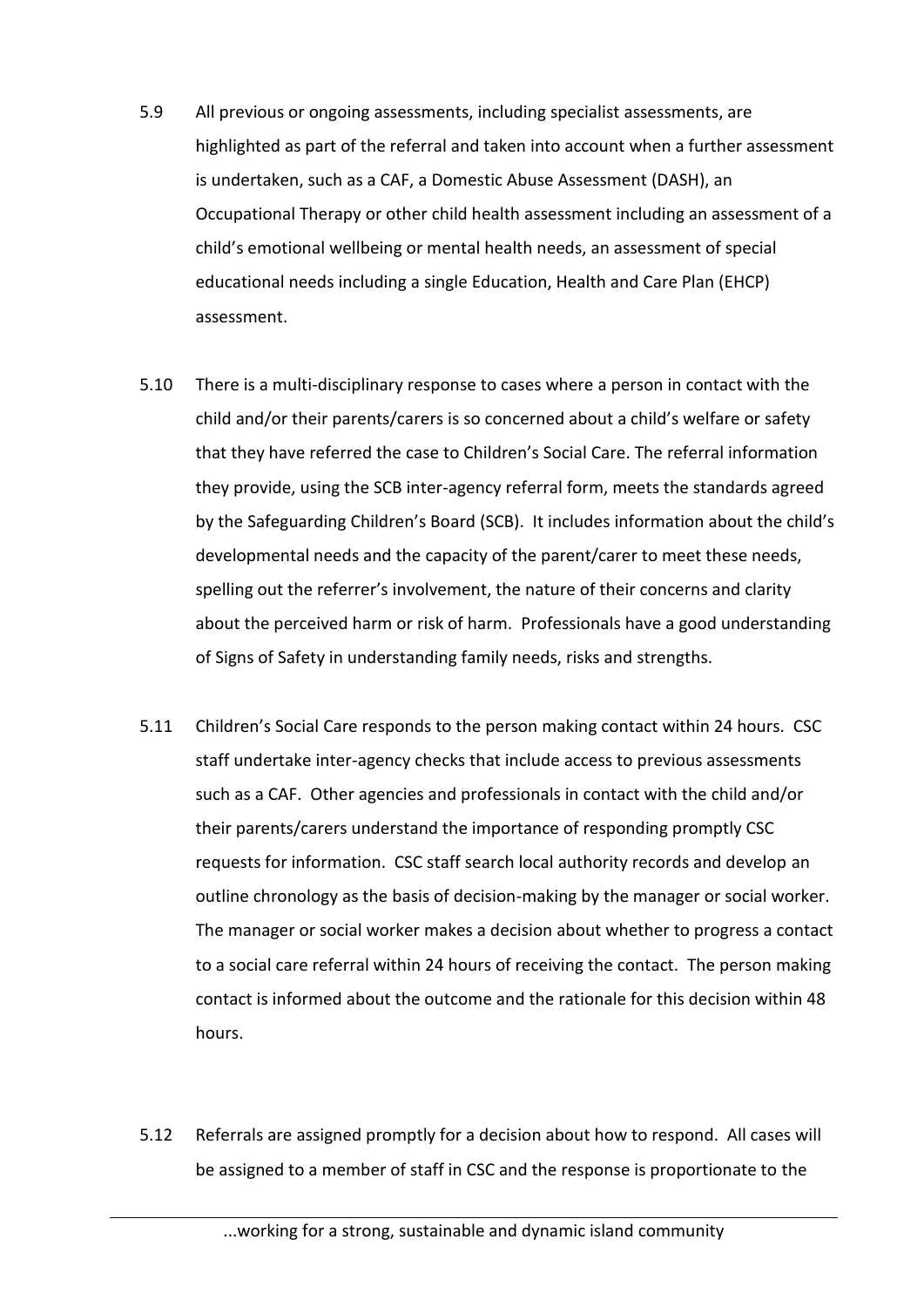level and type of need Social work assessments under s17, s47, s31A and s20 are always undertaken by a qualified and registered social worker. Other social care assessments may be undertaken by others and supervised by a social worker or a social work manager.

- 5.13 In cases where there is evidence of actual or likely significant harm, strategy discussions are held within 24 hours and written up within 5 working days. Strategy discussions involve, as a minimum, the Police and wherever practicable also a professional who knows the child best. Assessments are started within 48 hours of the decision to undertake an assessment and the child is seen as soon as practicable in line with the perceived level of risk (no more than 10 working days in any case). A timescale for completion of the assessment, proportionate to the case, is agreed with the supervisor. It is exceptional that assessments would extend beyond 35 days before a decision is made whether and how to provide help and protection.
- 5.14 The child(ren) commensurate with their age and understanding and their parents/carers understand the reasons for the assessment and their own rights to be involved in the assessment and any help provided. Where appropriate the individual needs of each child in the family are assessed and the assessment informs their individual plan.
- 5.15 The conceptual framework of the former national assessment framework, is used as the basis for assessments on the Isles of Scilly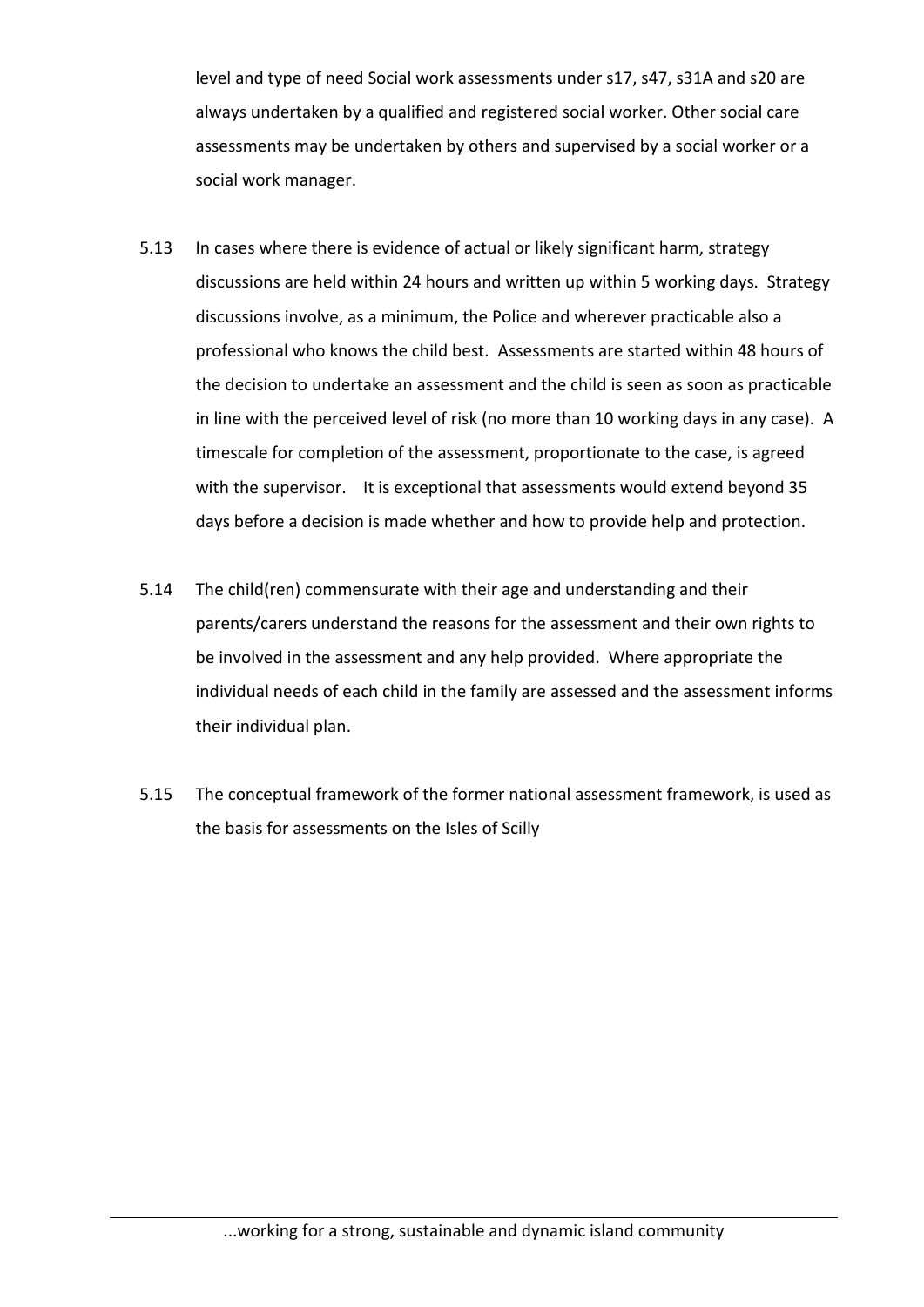

- 5.16 To be rated adequate, assessments incorporate the development and an analysis of a chronology of significant events in the child's life, a genogram or ecomap and a danger statement. It includes the perspective and analysis of other professionals that are in contact with the child and/or their parent/carer. It includes the views and wishes of the child, provides an accurate picture of their lived experience and an analysis of how the child can be helped. It includes what the child, family and professionals are worried about, what is working well and what needs to happen to ensure the child is safe.
- 5.17 Good social work assessments are informed by an analysis of research relevant to the case, drawn from validated research sources such as Community Care Inform and Research in Practice. The decision and rationale for the decision is recorded within the assessment.
- 5.18 Assessments are shared with the child (subject to their age and understanding) and their parent/carer with sufficient time so that they can understand the concerns of professionals, comment on it, challenge the factual accuracy of the information and feel able to make representations, including the use of the complaints procedure where appropriate.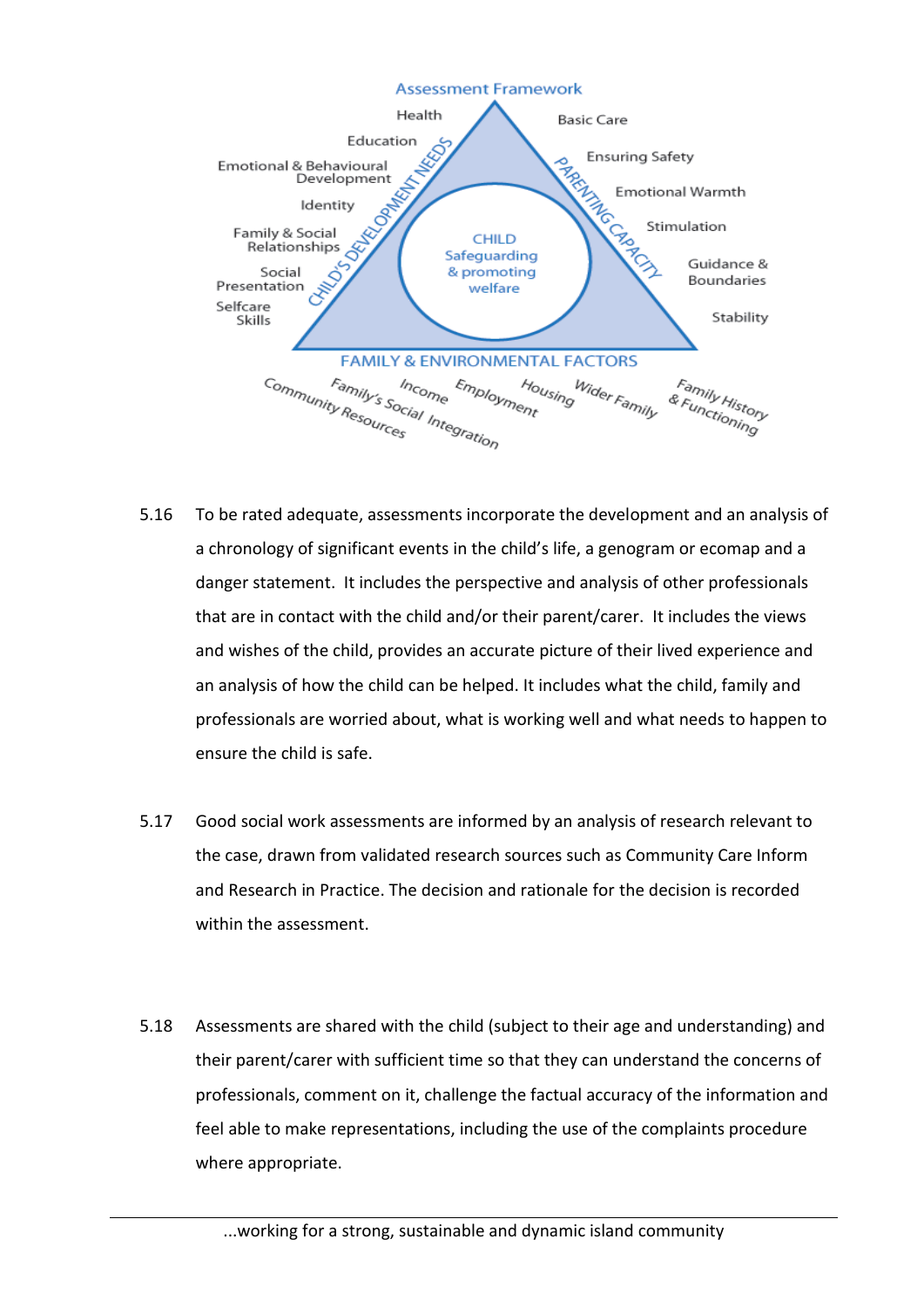- 5.19 Referrers and those contributing to the assessment are informed about the outcome of a social care assessment within 48 hours of the manager's decision. They feel able to use the SCB procedure for resolving professional differences (escalation policy) if they do not agree with the outcome.
- 5.20 Where an assessment concludes that a child plan is necessary to safeguard a child's welfare and development, the plan is formulated together with the family and relevant professionals. It sets out clearly what outcomes they seek to achieve and how progress will be measured, including a clear contingency plan if the intended outcomes are not achieved within the child's time scales, especially in those cases where the risks to the child are not reducing.
- 5.21 A regular review of the child's plan, using Signs of Safety, is focused on whether the help provided is effective, whether risk is reducing and if change is being achieved within the child's time scales. The review of the plan forms the basis of ongoing assessment. In some circumstances it may become necessary to undertake a further assessment or specialist assessment. Where risks are not reducing or the necessary changes are not being achieved within the child's timescales the lead professional/key worker takes decisive action and implements the contingency plan in consultation with other professionals and their line manager/supervisor.

### ASSESSMENT STANDARDS

- 6. The following core standards are used by practitioners to self-assess the quality of their own assessments, by supervisors and managers to quality control assessments and quality assurance officers to rate the quality of assessments:
	- 6.1. A good quality assessment conveys a clear sense of the child's lived experience. It incorporates the child's voice, their views, feelings and wishes. It addresses the individual needs of the child including particular factors arising from the child's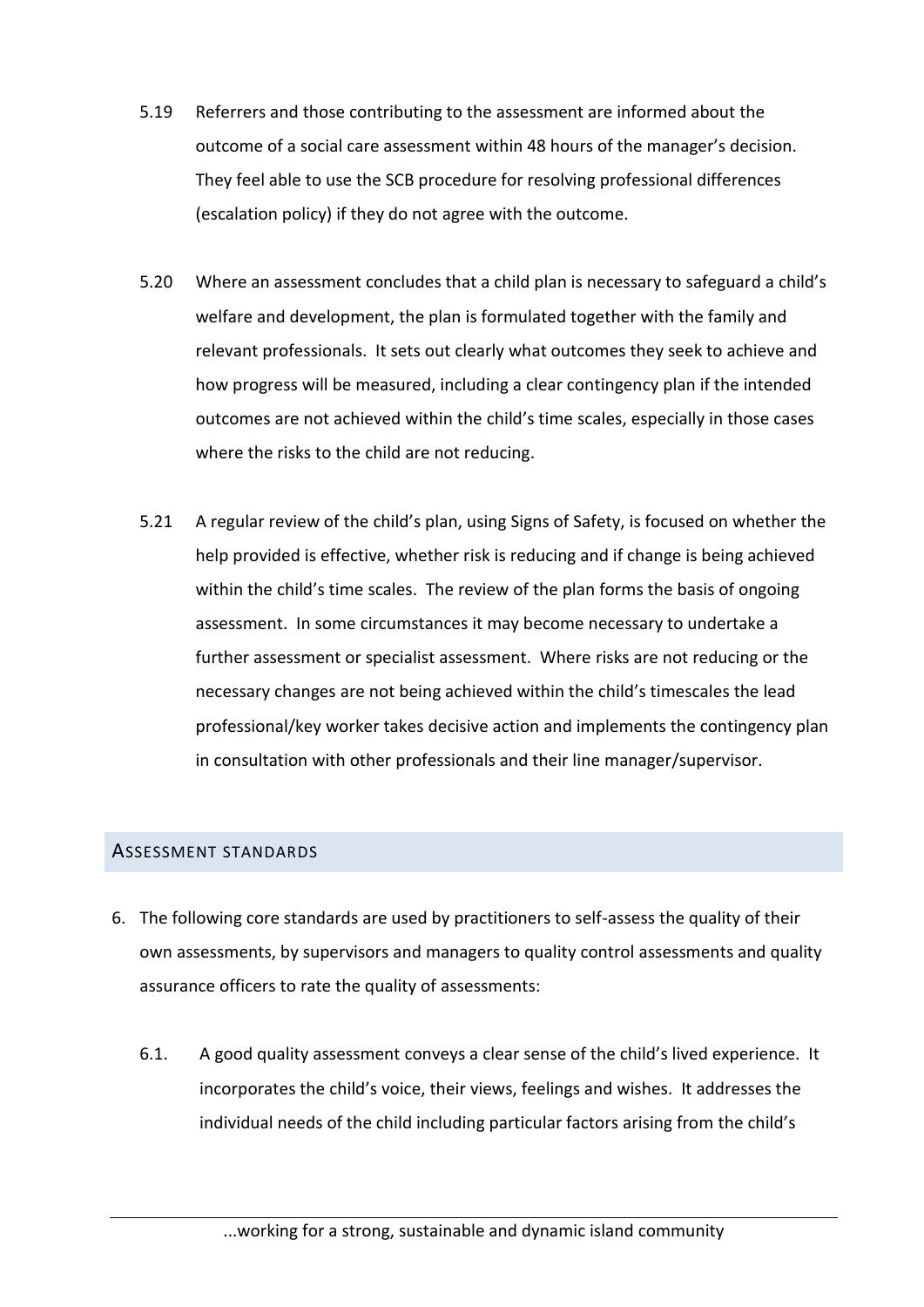ethnicity, culture, religion, language, disability, etc. It also conveys the views and wishes of the child's parent/carer.

- 6.2. A good quality assessment builds on previous assessments (such as a CAF or a previous social work assessment). It includes the perspective and opinion of other professionals who are involved with the family and where appropriate the views of specialists in the features or factors affecting the family.
- 6.3. A good quality assessment is based on an accurate and up-to-date chronology of significant events in the child's life and a genogram of all the connected and significant people in the child's life.
- 6.4. A good quality assessment is informed by research relating to the features or factors affecting the family and to those impacting on the child's welfare and development. It incorporates analysis of research relevant to the case and evidence based practice drawn from validated sources such as ccinform and Research in Practice.
- 6.5. A good quality assessment provides a compelling analysis of the information gathered, including observations. The analysis spells out the needs, risks and strengths of the family and where appropriate the practitioner's concerns in a way that can be understood by the parent/carer and, where appropriate, the child.

# **PROCEDURE**

- 7. This procedure is compliant with Working Together 2015. All professionals working with children and young people in Cornwall have a good understanding of their duties. The flowcharts describing the procedure to be followed are shown below.
	- 7.1 Professionals can seek advice and consultation about a child they are in contact with from CSC. Concerns about the safety of a child must be referred to the CSC as soon as practicable or to the Out of Hours number outside normal office hours. In cases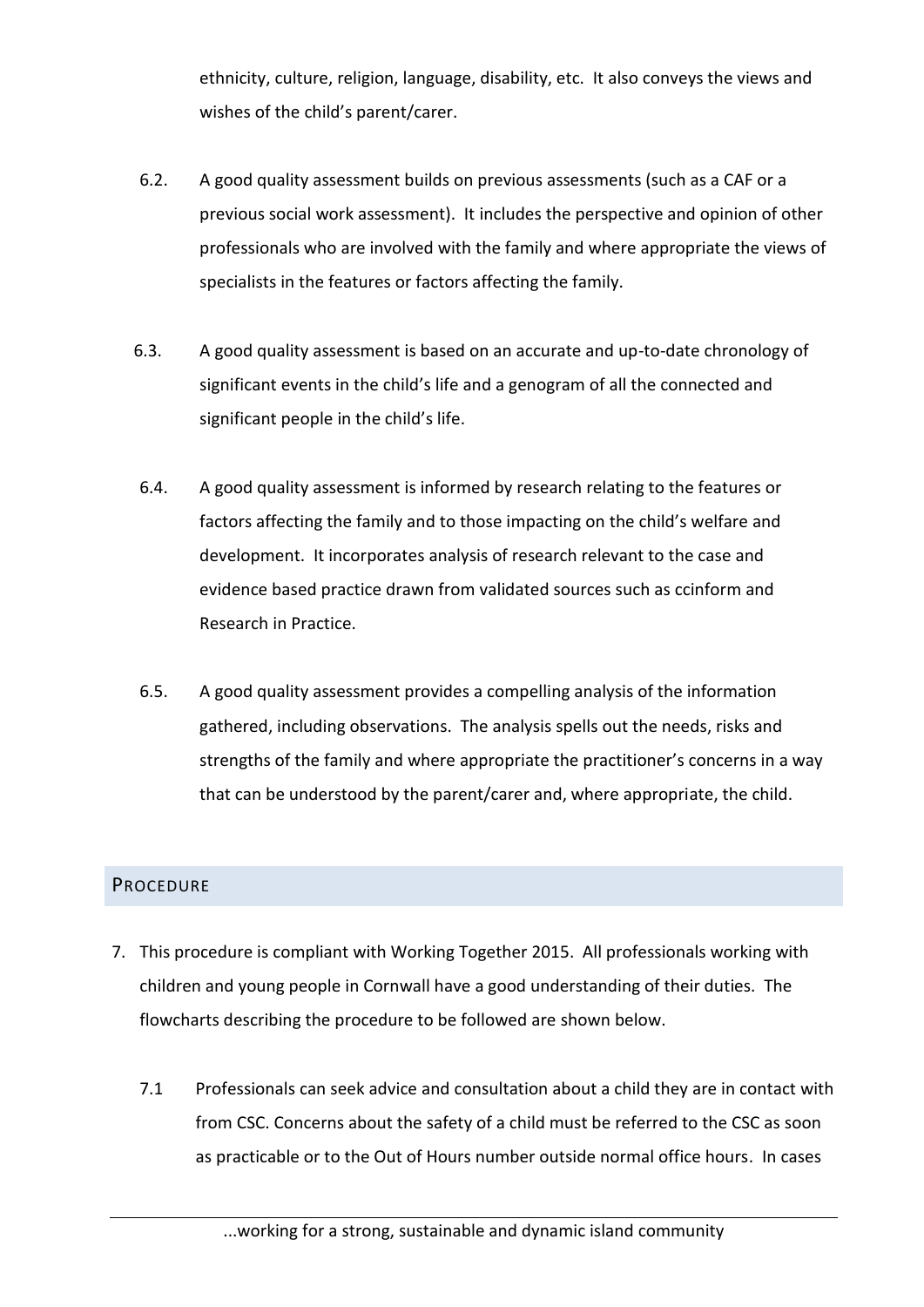where there is evidence of actual or likely harm contact must be made immediately – without delay.

*Professional accountability: All other professionals or volunteers in contact with children, especially lead professionals; e.g. Teachers; Child Health Practitioners; Adult Health and Social Care Practitioners; IDVA's; Police Officers; Youth Workers; Voluntary Organisation staff; etc.*

7.2 The person making a referral must submit the information to CSC using the SCB approved multi-agency standards for information sharing and the inter-agency referral form, unless there is evidence of actual or immediate risk of harm and to do so would cause delay. In any case, all referrals must be followed up with an interagency referral form.

*Professional accountability: Lead Professionals in CAF cases; and all other professionals or volunteers in contact with children; e.g. Teachers; Child Health Practitioners; Adult Health and Social Care Practitioners; IDVA's; Police Officers; Youth Workers; Voluntary Organisation staff; etc.*

- 7.3 Within 48 hours of a referral being received by CSC, the manager or social worker must make a decision about whether to progress the referral to an assessment, using the relevant legislation and the SCB threshold criteria. Feedback must be given to the referrer about the decision and the action being taken within 48 hours. *Professional accountability: Children's Social Care Manager or Social worker.*
- 7.4 Where the decision is made to progress a referral the case should be allocated as soon as practicable. Strategy discussions must be held within 24 hours. If the decision is to undertake a social work assessment the type of assessment must be proportionate to the needs and risks and protective factors identified at the point of referral. The assessment/enquiries must be started within 48 hours of the decision to progress the referral to social care. The child must be seen by the allocated worker as soon as practicable (not more than 10 days).

*Professional accountability: Children's Social Care manager, Social Worker.*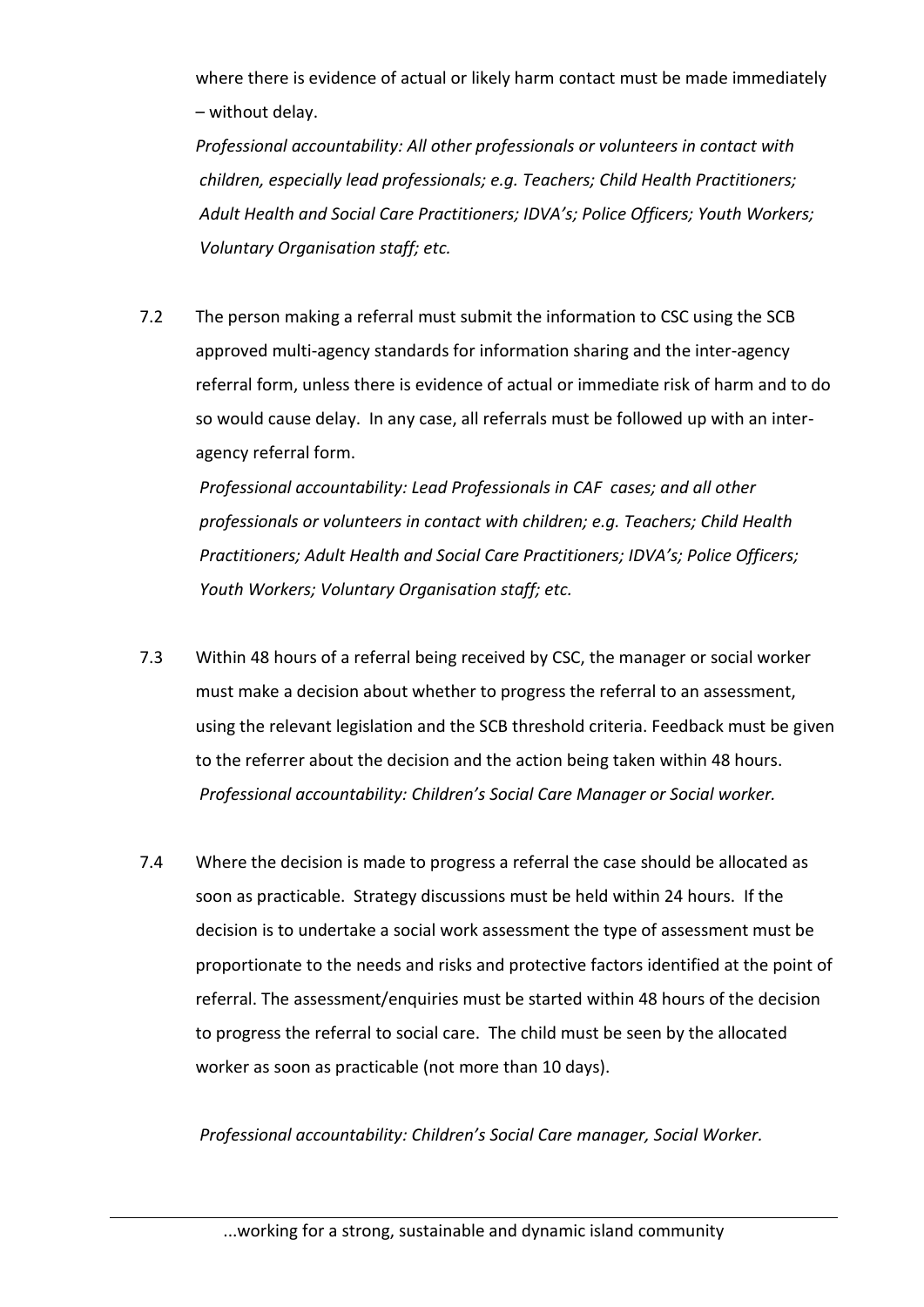7.5 Social work assessments under s17, s47, s31A and s20 of the Children Act 1989 must be undertaken by a qualified and registered social worker. Any other social care assessments must be supervised by a qualified social worker or a social work team manager. Consideration must be given to undertaking a separate carer assessment if the child is disabled or arranging for a young carer assessment if a child is caring for a parent or other adult.

*Professional accountability: Assigned Social Worker, CSC Manager*

7.6 The timescale for completing the assessment in a particular case must be determined at the outset, wherever practicable with the other professionals involved with the child and family. In any case, all assessments must be reviewed by the manager/supervisor within 10, 20 and 35 working days of the referral to check progress, level of need and risk, whether to continue with the assessment or whether to escalate the intervention to protect the child. Particular attention should be given to undertaking a relevant checklist and specific assessment e.g. child sexual exploitation.

*Professional accountability: Assigned Social Worker, CSC Manager*

- 7.7 Consideration must be given to providing interim or immediate help and protection at the outset of the assessment and at any point during the assessment process. *Professional accountability: Assigned Social Worker, CSC Manager*
- 7.8 When the assessment has been completed the decision and rationale must be recorded in the child's record and communicated to the referrer and all other professionals involved with the child and/or their parent/carer. *Professional accountability: Assigned Social Worker, CSC Manager*
- 7.9 The completed assessment must be shared with the child (where they are of an appropriate age and understanding) and their parent/carer within 48 hours of the decision and sign off by a manager or supervisor. *Professional accountability: Assigned Social Worker, CSC Manager*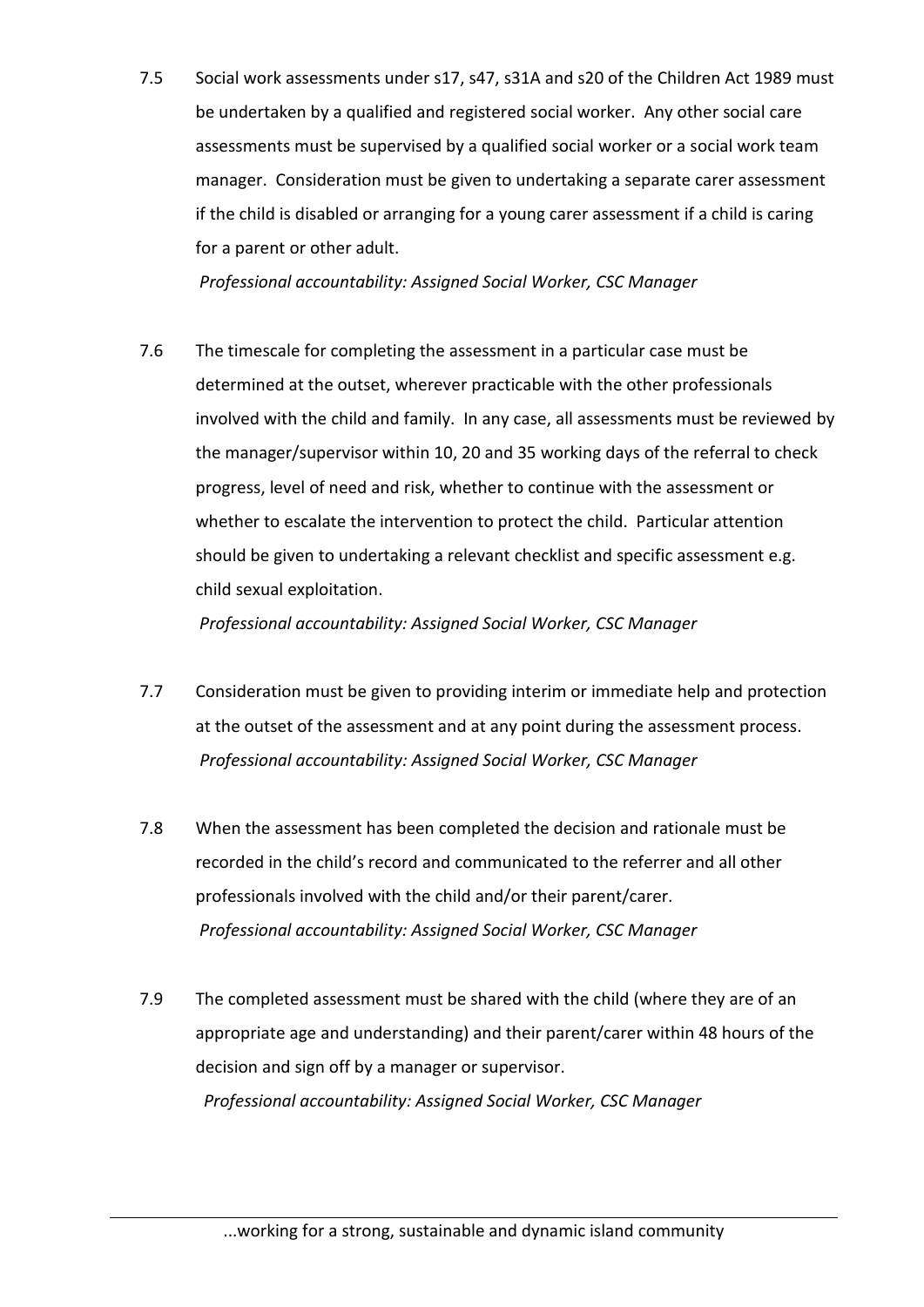7.10 Where there is a professional difference about the outcome of an assessment or decision, professionals who still have concerns about the welfare or safety of a child should consider using the SCB policy for resolving professional differences (escalation policy).

*Professional accountability: Assigned Social Worker, CSC Manager*

- 7.11 The outline child plan, including the contingency plan, must be drawn up and shared with the child (where they are of an appropriate age and understanding) and their parent/carer, the referrer and other professionals involved with the child. *Professional accountability: Assigned Social Worker, CSC Manager*
- 7.12 The plan must be reviewed at regular intervals to check whether the intended outcomes are being achieved and the risks are reducing or whether progress is inadequate and the concerns about the child's welfare and safety are escalating. *Professional accountability: Assigned Social Worker, CSC Manager*
- 7.13 Where progress in achieving the intended outcomes appears stuck or the risks are not reducing consideration must be given to a further assessment/enquiry or implementation of the contingency plan. *Professional accountability: Assigned Social Worker, CSC Manager*

*Issued September 2015*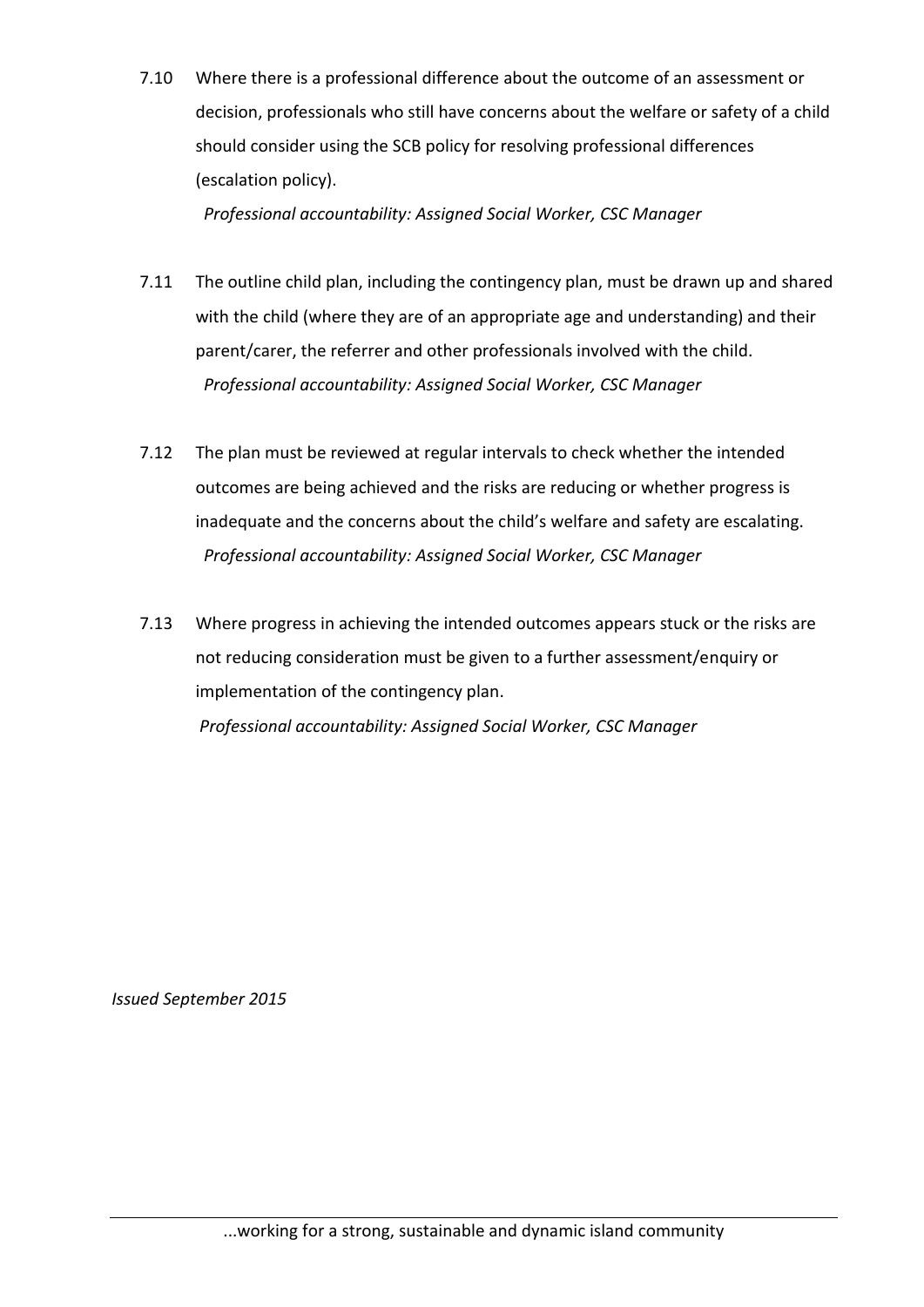## **Flow chart 1: Action taken when a child is referred to local authority children's social care**

#### **services**

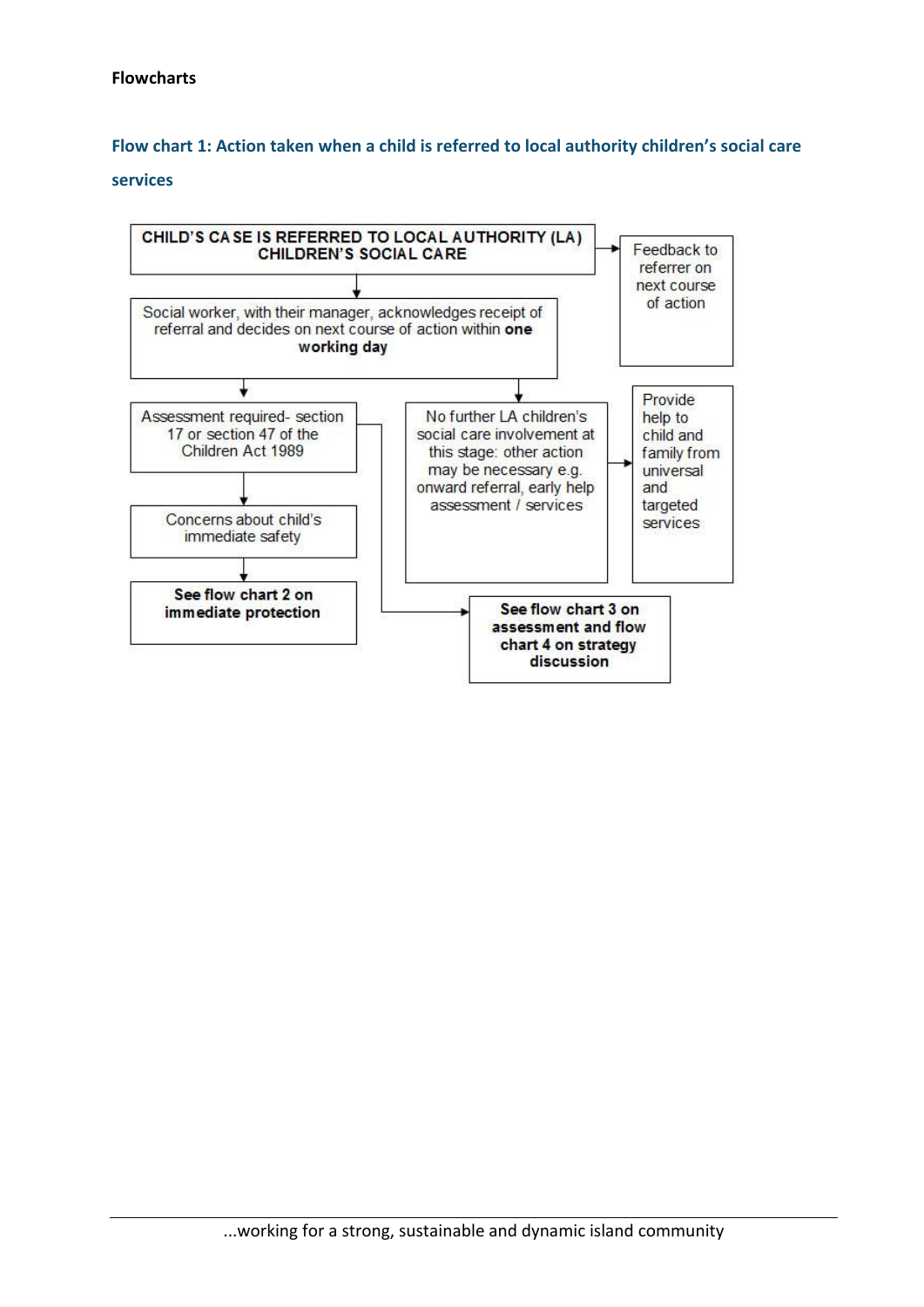#### **Flow chart 2: Immediate protection**

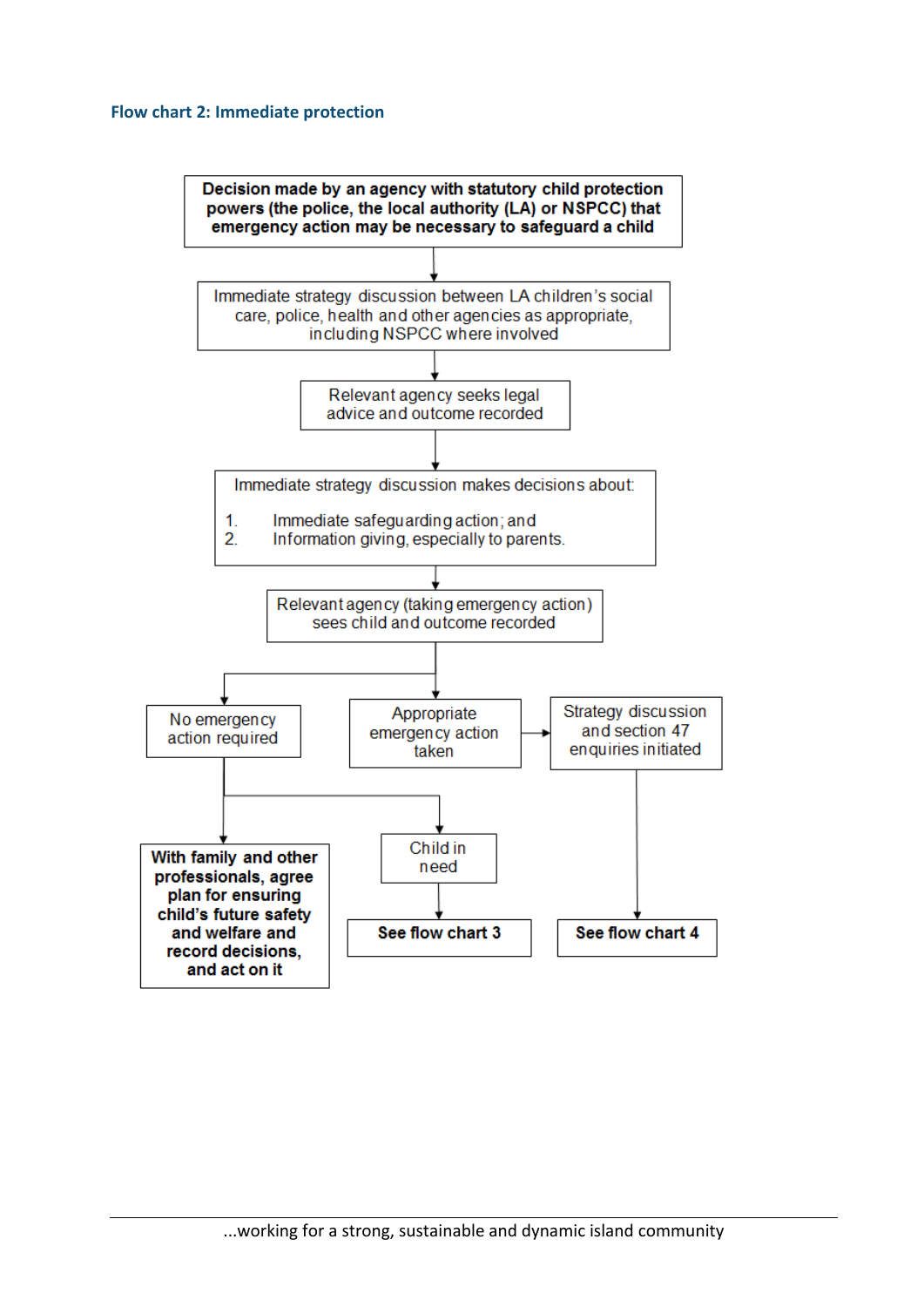#### **Flow chart 3: Action taken for an assessment of a child under the Children Act 1989**